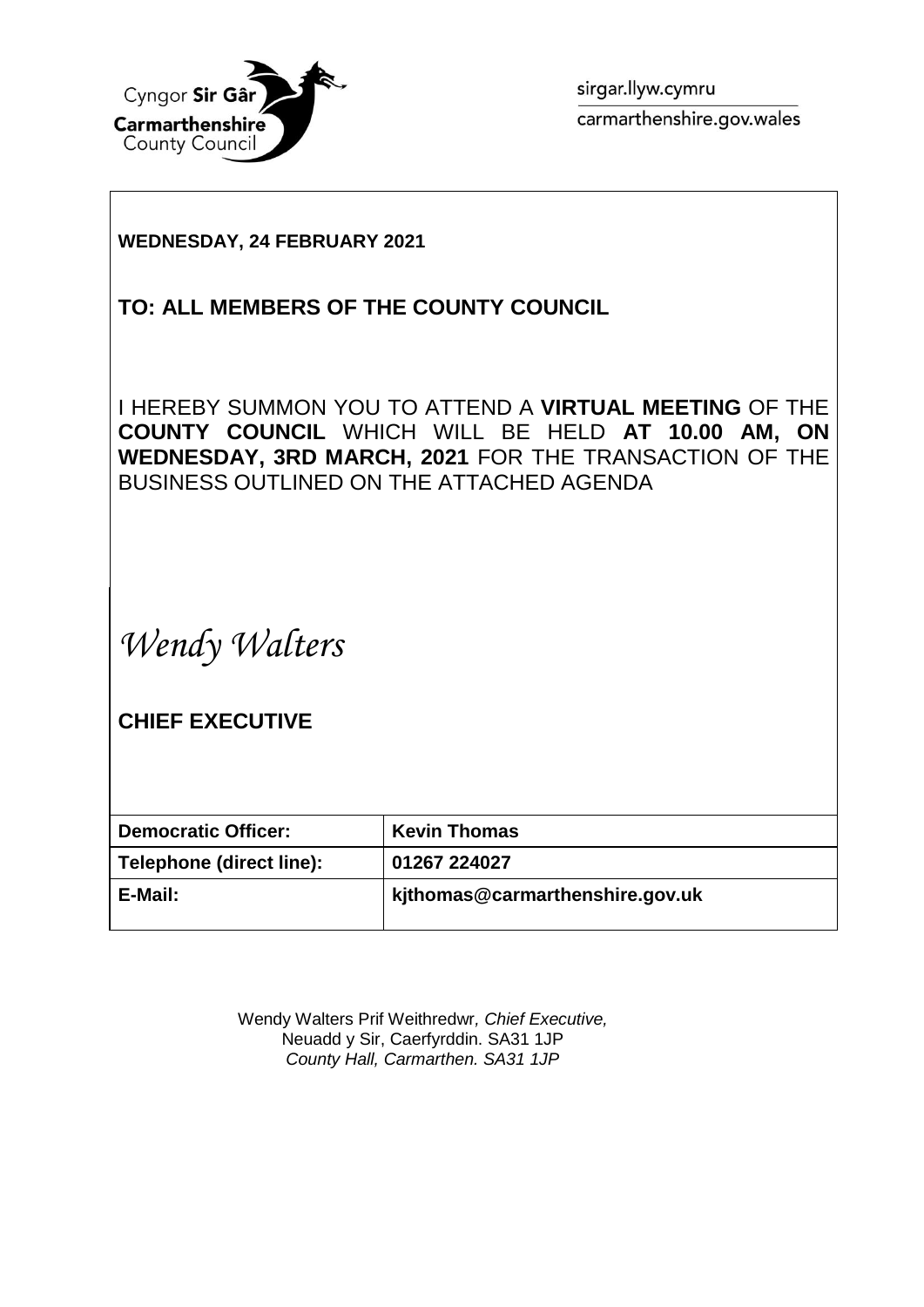# **A G E N D A**

- **1. APOLOGIES FOR ABSENCE**
- **2. DECLARATIONS OF PERSONAL INTERESTS.**
- **3. CHAIR'S ANNOUNCEMENTS.**
- **4. TO APPROVE AND SIGN AS A CORRECT RECORD THE MINUTES OF THE COUNCIL MEETING HELD ON THE 10TH FEBRUARY 2021**  $5 - 16$
- **5. TO CONSIDER THE RECOMMENDATIONS OF THE EXECUTIVE BOARD IN RESPECT OF THE FOLLOWING ITEMS:-**
	- **5 .1 REVENUE BUDGET STRATEGY 2021/22 TO 2023/24** 17 88
	- **5 .2 FIVE YEAR CAPITAL PROGRAMME (COUNCIL FUND) - 2021/22 TO 2025/26** 89 - 132
	- **5 .3 HOUSING REVENUE ACCOUNT BUDGET 2021/22 TO 2023/24 AND HOUSING RENT SETTING FOR 2021/22 REVENUE AND CAPITAL** 133 - 158
	- **5 .4 THE CARMARTHENSHIRE HOMES STANDARD PLUS** 159 228 **(CHS+) BUSINESS PLAN 2021-24**
	- **5 .5 TREASURY MANAGEMENT POLICY AND STRATEGY** 229 278 **2021-22**
- **6. TO RECEIVE THE REPORT OF THE MEETING OF THE EXECUTIVE BOARD HELD ON THE 8TH FEBRUARY 2021** 279 - 284
- **7. NOTICES OF MOTION (NONE RECEIVED)**
- **8. PUBLIC QUESTIONS:-**

#### **8 .1 QUESTION BY MR M. REED TO COUNCILLOR C CAMPBELL, EXECUTIVE BOARD MEMBER FOR COMMUNITIES AND RURAL AFFAIRS**

"Is Councillor Campbell happy with the progress that has been made by the Dyfed Pension Fund to divest from fossil fuels in accordance with the Councils motion passed at the meeting on the 9th of October 2019 calling on the Fund to divest completely from fossil fuels within two years and to reinvest in local renewable energy projects?"

#### **8 .2 QUESTION BY MS. J MANSFIELD TO COUNCILLOR C CAMPBELL, EXECUTIVE BOARD MEMBER FOR COMMUNITIES AND RURAL AFFAIRS**

"Please could you itemise what progress has been made this year towards the goal of Carbon Neutrality for the Authority by 2030 and also indicate what progress is in the pipeline for the coming year towards the carbon neutral goal?"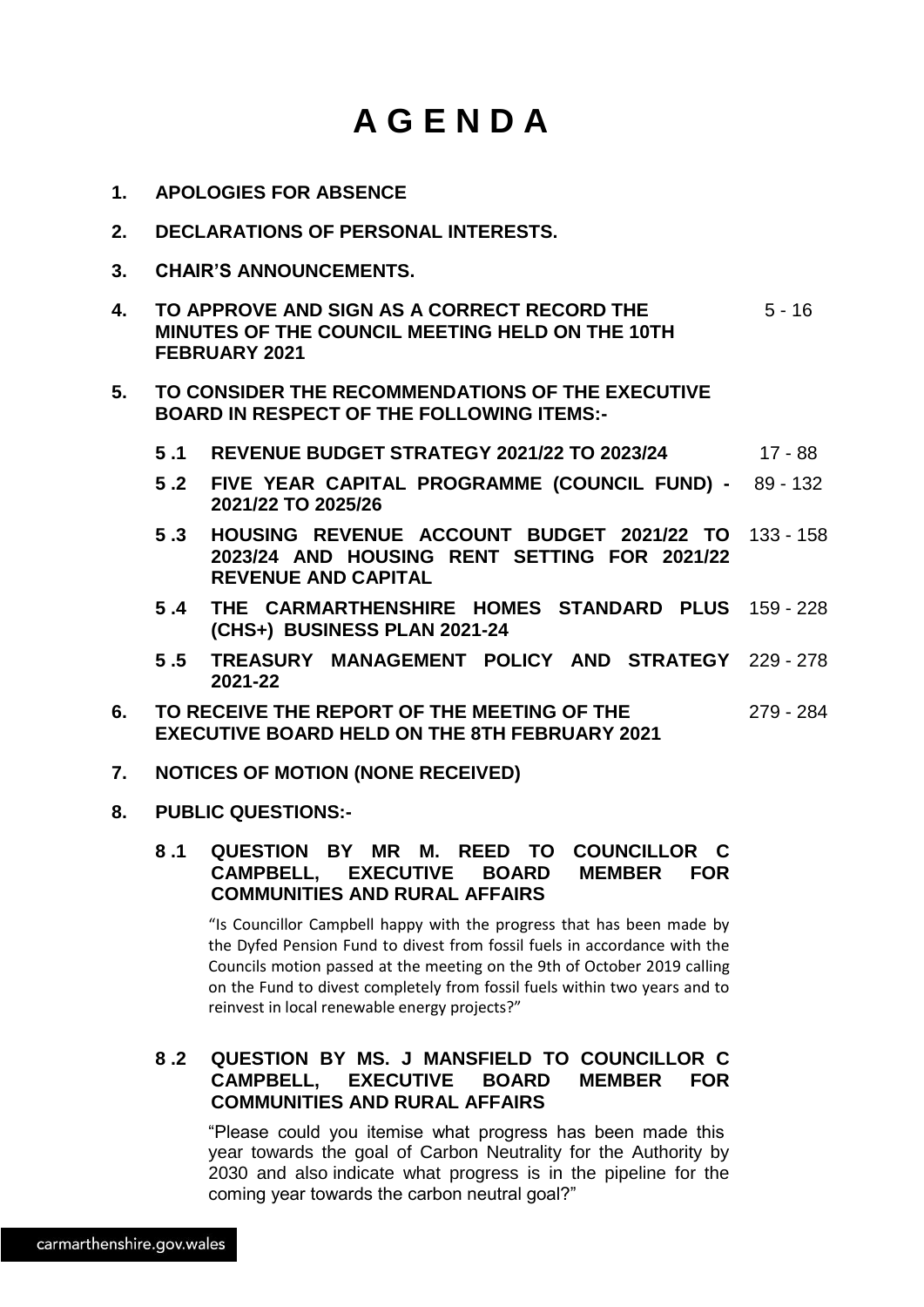#### **8 .3 QUESTION BY MR P. HUGHES TO COUNCILLOR C CAMPBELL, EXECUTIVE BOARD MEMBER FOR COMMUNITIES AND RURAL AFFAIRS**

"I was so pleased to see Carmarthenshire County Council declare a Climate Emergency in 2019.

As part of the budget debate I would like to ask how much has been invested in renewable energy generation by the Council since the declaration of the Climate Emergency of 20/2/19?"

#### **8 .4 QUESTION BY MR G. PARKER TO COUNCILLOR C CAMPBELL, EXECUTIVE BOARD MEMBER FOR COMMUNITIES AND RURAL AFFAIRS**

"The Budget Digest 2020/21 published 1/2/21, made no mention of new renewable energy installations in the 5 year budget, which could help the Council meet its Net Zero Carbon Plan by 2030.

The entire energy requirements of the Council, 20GWh electricity and 44GWh heating per year, could be provided renewably by investing in solar panels with battery backup installed on buildings and carparks where the energy is used, for self-consumption only, at a cost of around £41m, fully funded by interest free Government Salix loans, at no cost to Carmarthenshire's Council Tax payers.

The Salix loans would be paid back over 8 years through energy savings. Then all energy would be free of charge to the Council, saving £4.8m / year, which could be used to provide better services to the community.

Details and calculations available at: [https://www.carmarthenshireenergy.org/YSG/PublicFiles/media/CCC](https://www.carmarthenshireenergy.org/YSG/PublicFiles/media/CCCRenewableEnergyInvestment.pdf) [RenewableEnergyInvestment.pdf](https://www.carmarthenshireenergy.org/YSG/PublicFiles/media/CCCRenewableEnergyInvestment.pdf)

Question: Why is the Council not taking advantage of this ideal opportunity to become self-sufficient in renewable energy?"

#### **8 .5 QUESTION BY MS. C. STRANGE TO COUNCILLOR C. CAMPBELL, EXECUTIVE BOARD MEMBER FOR COMMUNITIES AND RURAL AFFAIRS**

"Has Council considered using the "Climate Action Plan for Councils" published by Friends of the Earth as an aid to the Covid recovery programme? The guide aims to create a green, fair, equitable recovery whilst also taking into account the Climate and Ecological Emergency. It contains 46 recommendations relevant to Wales. please see:-

[https://climate.friendsoftheearth.uk/sites/files/climate/documents/202](https://climate.friendsoftheearth.uk/sites/files/climate/documents/2020-06/Climate%20Action%20Plan%20for%20councils%20June%202020.pdf)  $0-$ 

[06/Climate%20Action%20Plan%20for%20councils%20June%20202](https://climate.friendsoftheearth.uk/sites/files/climate/documents/2020-06/Climate%20Action%20Plan%20for%20councils%20June%202020.pdf) [0.pdf"](https://climate.friendsoftheearth.uk/sites/files/climate/documents/2020-06/Climate%20Action%20Plan%20for%20councils%20June%202020.pdf)